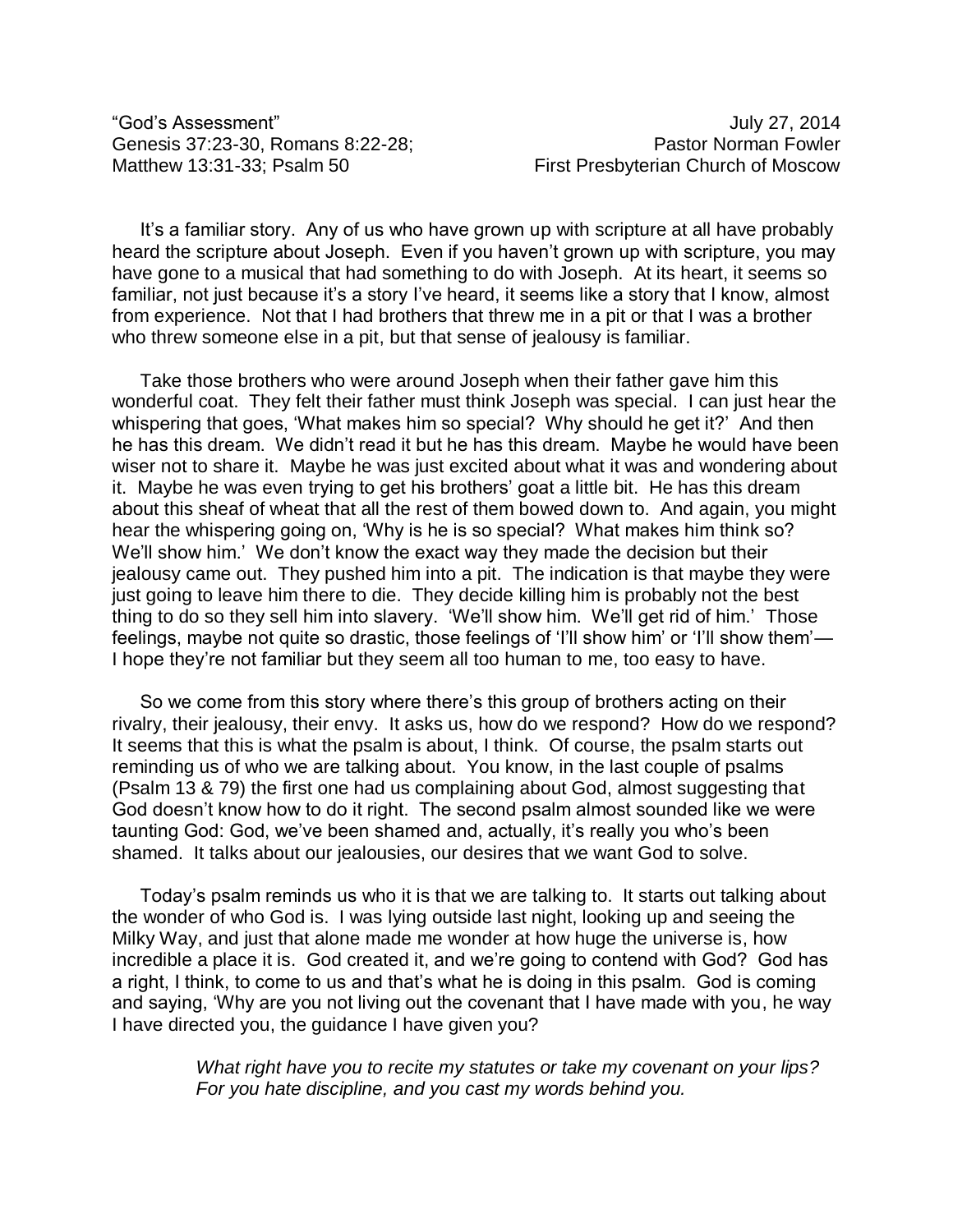How many of you like the word discipline? It's not one that feels like it's easy to accept. Discipline means that I might have to do something that I don't want to do. Discipline means making a decision that might not be pleasant, even if it's just doing my exercises or letting something pleasurable go, like not eating all the food that's before me. Perhaps it's listening when I simply want to talk or noticing when I'd rather complain. God's discipline to us is inviting us to hear God's word to us. It is incredible to think of the one who comes and speaks through the psalm to us.

The psalm seems to be asking something. You see, it's so easy to simply want to look in the mirror, to pay attention to myself. I think the psalm is suggesting that's what God is a little upset about. I spend too much time in front of the mirror, thinking about myself. And God asks what right I have to recite the statutes? What about God's covenant? It's interesting to me to then go on and see how God knows that God's people have left behind the covenant. Here's what the psalm says:

> *You make friends with a thief when you see one, and you keep company with adulterers. You give your mouth free rein for evil, and your tongue frames deceit.*

It goes on to talk about how we don't even give our family a good name; we slander our kin. Each one of those is interesting to me because it's all about how we live out our relationships with one another. We may not think of ourselves as thieves. We aren't going to take somebody's car. But, it's a little easier to take something like someone's idea and not give them credit. It's a little easier to twist things a little bit to make myself look better. It's a little easier to put someone else down so that I might be raised up. And as we've read these last psalms, it's felt like it's very easy then to go to God and simply say, 'You're like us. We want you to be on our side. Take care of those other folks whether it's an individual like is Psalm 13 or as a group in Psalm 79. Take care of those other folks.' There is an interesting line in the psalm:

> *These things you have done and I have been silent. You thought I was one just like yourselves.*

How easy it is to make God in our own image, to make God the one we want to take care of things the way we would take care of things, and not listen. It's amazing to me that our relationship with this incredible God, this God that created everything, comes down to it being in part about how we treat one another. When God sees the covenant going south, it's because God's people are not treating each other well.

It's interesting to me that the wonderful thing about this incredible God is that God works in our daily lives, how we live each day. We can complain. We can begin to think, God where are you in all of this, because in many way, we want God to do this huge thing and make it all better. It's easy to miss a mustard seed. There is no way you can see this seed I'm holding from where you are sitting. Sometimes there is no way we can see the way that God is at work. And yet, what comes out of God's work creates life and creates that place for us to be and live. It is then through our trusting